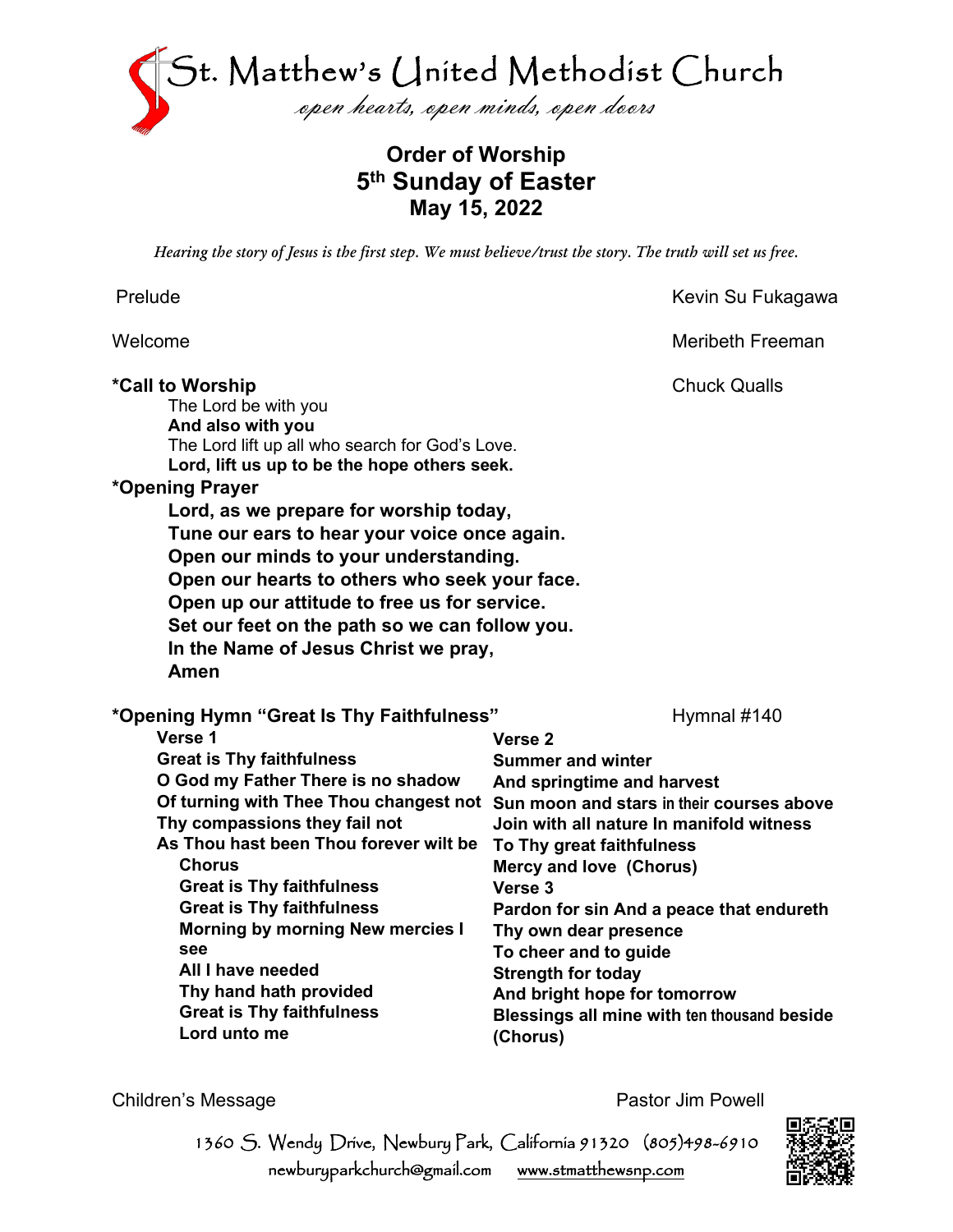#### \*Scripture John 10: 22-30 (NRSV) Chuck Qualls

**22** At that time the Festival of the Dedication took place in Jerusalem. It was winter, **23** and Jesus was walking in the temple, in the portico of Solomon. **24** So the Jews gathered around him and said to him, "How long will you keep us in suspense? If you are the Messiah, tell us plainly." **25** Jesus answered, "I have told you, and you do not believe. The works that I do in my Father's name testify to me, **26** but you do not believe because you do not belong to my sheep. **27** My sheep hear my voice. I know them, and they follow me. **28** I give them eternal life, and they will never perish. No one will snatch them out of my hand. **29** My Father, in regard to what he has given me, is greater than all, and no one can snatch them out of the Father's hand. **30** The Father and I are one."

Choir Anthem "We Are Singing, For the Lord Is Our Light" (Siyahamba)

## Sermon "Hard to Believe" and the example of the Pastor Jim Powell

"Speak To Me"

I am Your servant and I am list'ning Speak to me Lord speak to me I need Your wisdom Your truth and comfort Speak to me Lord speak to me Speak to me speak to me Through Your word through Your Spirit Speak Your words of life speak to me speak to me I am list'ning I am waiting speak to me I am Your servant and I am list'ning Speak to me Lord speak to me My heart is silent my soul is longing Speak to me Lord speak to me Speak to me speak to me Through Your word through Your Spirit Speak Your words of life Speak to me speak to me I am list'ning I am waiting speak to me

## *Moving into a Spirit of Prayer*

Covenant Prayers for Cal-Pac Conference UM Churches Meribeth Freeman

Chatsworth UMC and First UMC, Ventura

Pastoral Prayers

## NEW PRAISE AND PRAYER REQUESTS

PRAISE Judi's CAT Scan showed her Cancer-free! (Abraham) Frank and Debbie recovering from strokes (Toin Roy's brother & Sister-in-law) Victims and Firefighters in New Mexico and Laguna Niguel Carole success from a back pain relief procedure (Debi Dyer's M-I-L) Faith strength and health recovering from heart surgery (Bryan, friend of Kathy Holzer) For the team restoring Claremont (CST) for incoming refugees

CONTINUED PRAYERS

Husband Paul and daughter Willow of Pat Pellegrini Wood on her passing (Carole & Roger Tripp) Alexander recovery from ankle surgery (Powell)

Steve recovery from brain cancer surgery with a poor prognosis (Friend of the McEacherns) Ron recovery from hernia surgery (McMahon)

Nancy hospitalized with complications of cancer treatment (Howald, neighbor of the Holzers) Jeanette diagnosed with cognitive impairment (friend of Kathy Martin) Joanne recovering from hip surgery (Stone)



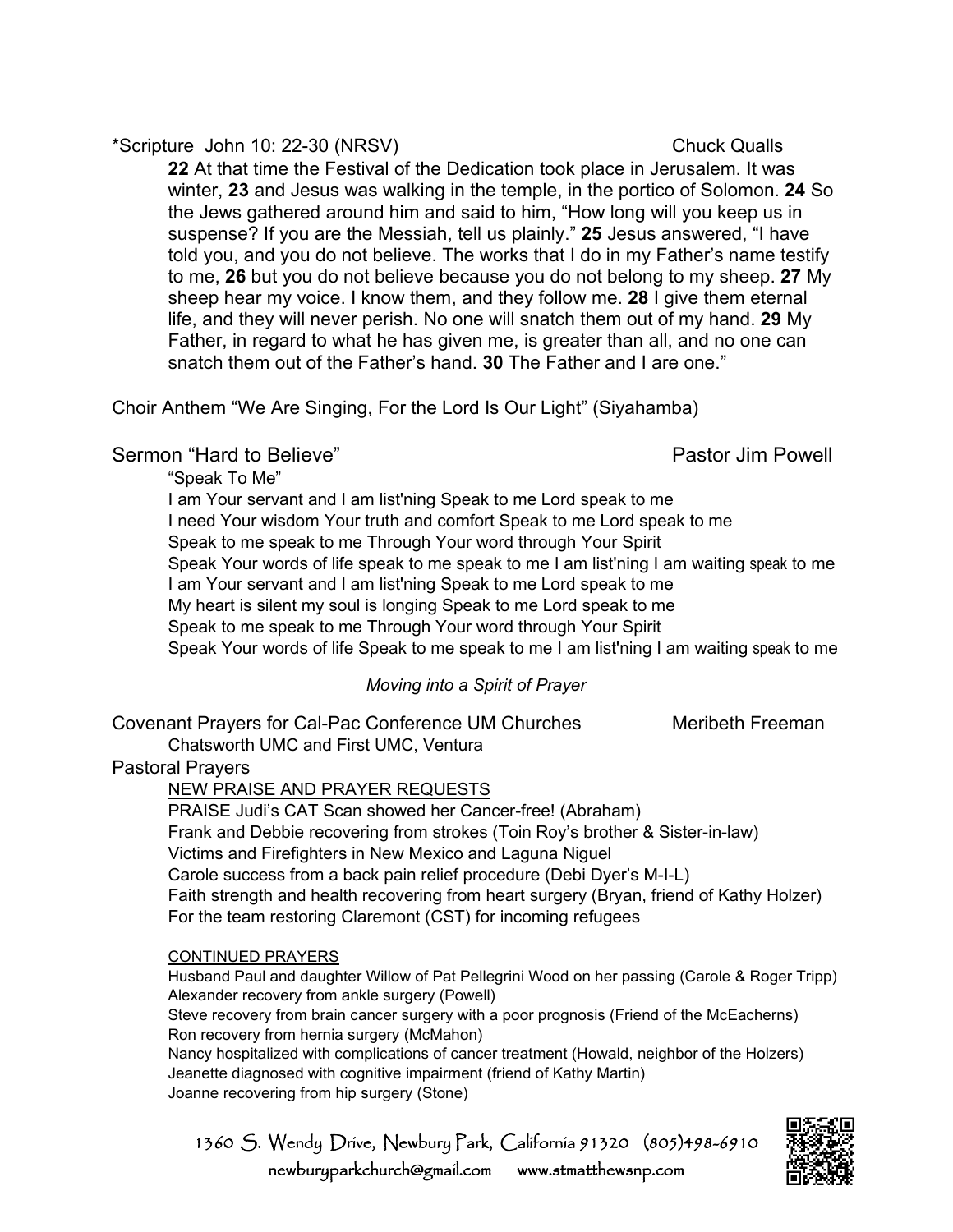Robert, finding his cancer has returned and is inoperable (Neighbor of Meribeth F) Pastor Stan & Ellen recovery from a garage fire (Ferguson) Cheryl successful surgery & healing from a broken arm, and Chuck as he heals (Qualls) Kathy success from foot surgery (Martin) Tom recovery from a bike accident (Wendy K's daughter-in-law's brother) Valledares family member institutionalized with Anorexia (Taty's Granddaughter) John bedridden in a nursing home (Thompson, friend of Roger T) Carol's mother in Hospice (Tripp) Richard's mother in Hospice (Overton)

#### IN CANCER TREATMENT

Debbie, Gary K, JoAnn Y, Joshua (Leslie's son), Ruby (cousin of Emmie), Ariel (friend of Pam M), Pat (Dan O's family), Dick, Romana, Bob and Gonzalo (friends of McEachern's), Toni, Sylvia (friend of Pam P), Stephnia, Brandon, Lynne (Friends of Casey), Joey (Friend of Taty) and Melissa (Pastor Bob & Beth Ferguson's D-I-L)

The Lord's Prayer

#### *Moving Beyond a Spirit of Prayer*

| Invitation to Give our Blessings back to God        | <b>Meribeth Freeman</b> |
|-----------------------------------------------------|-------------------------|
| <b>Offertory</b>                                    | Kevin Su Fukagawa       |
| *Doxology "Praise God from Whom All Blessings Flow" | Hymnal #95              |
| *Blessing of our Gifts and Tithes                   | Jack Doman              |
| *Closing Hymn "Turn Your Eyes Upon Jesus"           | Hymnal #349             |

**Verse 3**

- **Verse 1 Verse 2**
	- **O soul are you weary and troubled No light in the darkness you see There's light for a look at the Savior And life more abundant and free Chorus Turn your eyes upon Jesus Look full in His wonderful face And the things of earth Will grow strangely dim In the light of His glory and grace**

\*Benediction **Pastor Jim Powell** 

**Through death into life everlasting He passed and we follow Him there Over us sin no more hath dominion For more than conquerors we are**

**Believe Him and all will be well Then go to a world that is dying His perfect salvation to tell**

**His Word shall not fail you He promised**

Ministry and Life of the Church Announcements

Postlude **Kevin Su Fukagawa**